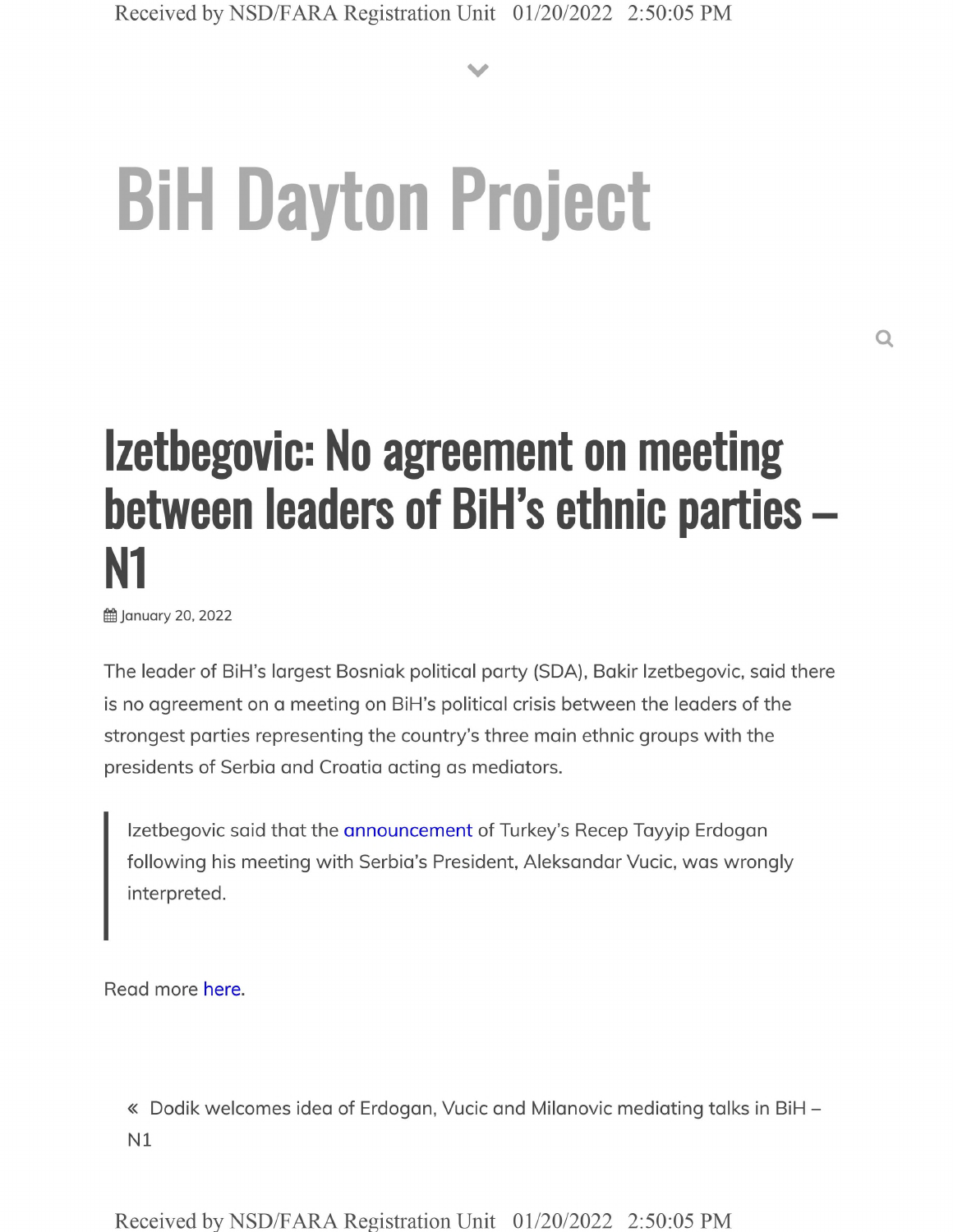## **RELATED POSTS**



**Dodik welcomes idea of Erdogan, Vucic and Milanovic mediating talks in BiH - N1**

**曲 January 20, 2022** 



**BiH's Croat parties formulate proposal for election reform - HINA**

§§ January 19, 2022



**Turkey's Erdogan, Serbia's Vucic agree to broker Bosnia crisis talks - Reuters**

Received by NSD/FARA Registration Unit 01/20/2022 2:50:05 PM